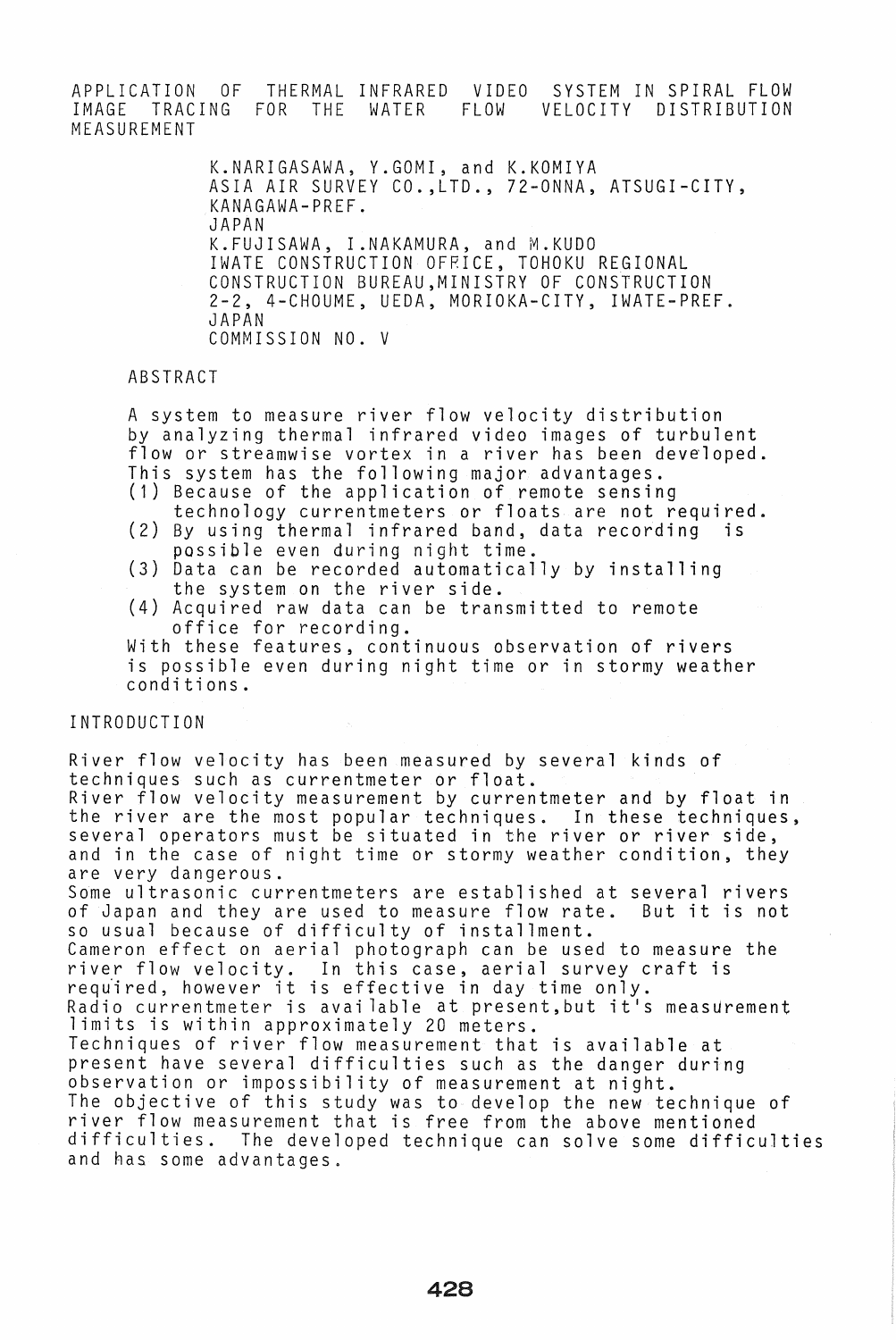#### METHOD

There are many kinds of uneven surface patterns of turbulent flow in river (OHNARI et al., 1985). Figure 1 shows a model of streamwise vortex that produces uneven surface pattern of river flow (KINOSHITA,1967). Those surface pattern shifts from place to place with the current, so the displacement per unit time of the surface pattern represents the mean current velocity. Figure 2 shows the relationship between the current velocity and the surface pattern displacement.



Fig. 1 A model of streamwise vortex.



 $v = l / (t_1 - t_0)$ 

Fig. 2 A model of current pattern displacement and the mean current velocity V (m/s).  $t_0$ ,  $t_1$ :time (second), l:displacement distance (m).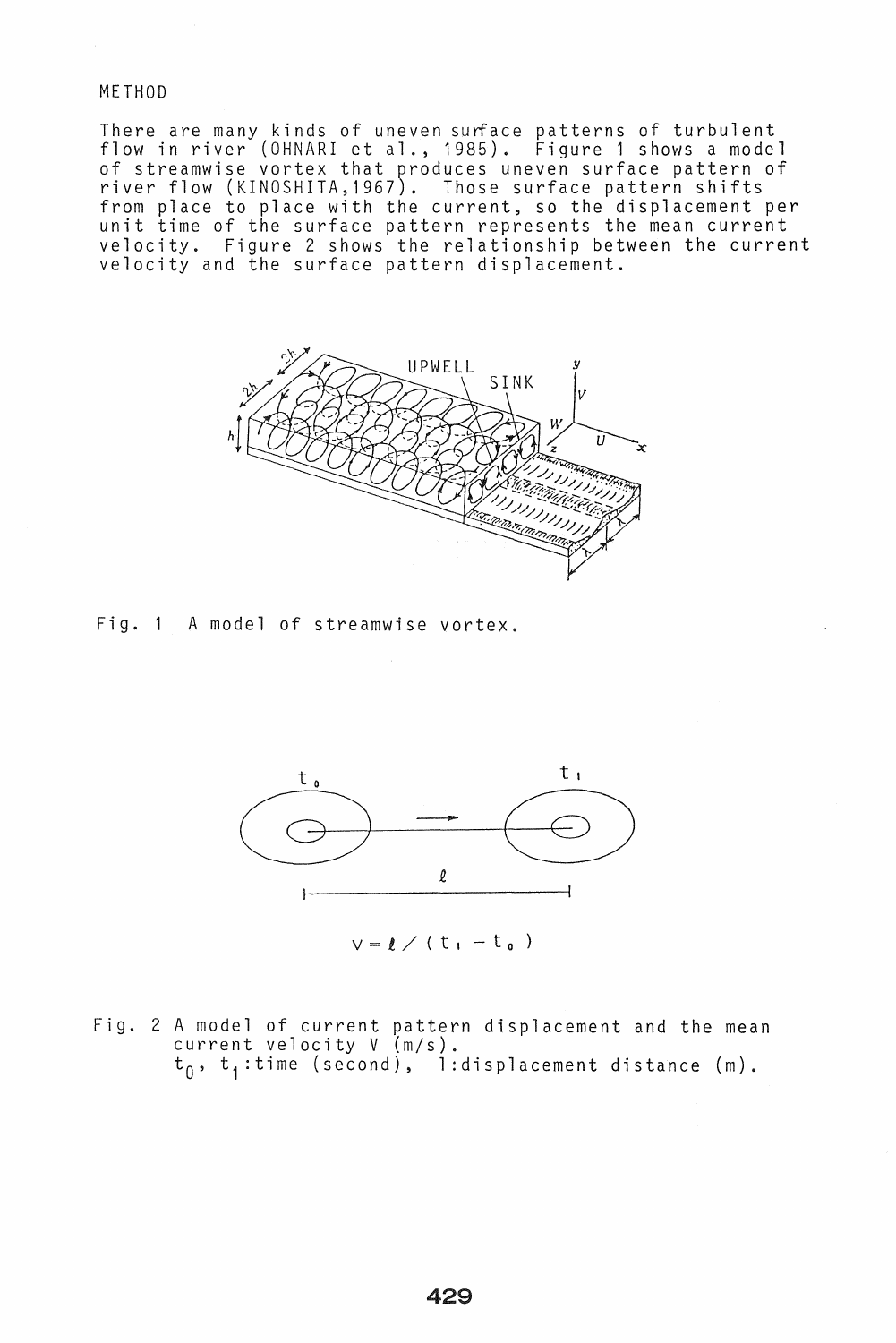The uneven surface pattern of river water has uniform temperature distribution by mixing of turbulent flow. But, the oblique thermography can detect the apparent temperature difference of uneven surface pattern of river water. Explanation of apparent temperature difference is as follows; The hemispherical reflection  $(P)$ , transmittance  $(\tau)$ , and absorptance  $(\alpha)$  are defined by the dimentionless relation.

$$
\alpha_{\lambda}(\lambda) = 1 - \tau(\lambda) - \rho(\lambda), \qquad (1)
$$

$$
P(\lambda) = M_{\lambda \text{reflected}} / E_{\lambda}, \qquad (2)
$$

$$
\mathcal{L}(\lambda) = M_{\lambda \text{transmitted}} / E_{\lambda}, \qquad (3)
$$

where:

 $M_{\lambda}$ :Radient exitance.  $E_{\lambda}$ : Irradiance.

In the case of water surface, the reflected energy from surface consists of energy by Fresnel reflectanoe and underwater scttering.

Fresnel reflection is given as

$$
\rho = \frac{1}{2} (\rho_1 + \rho_2) = \frac{1}{2} \left[ \frac{\tan^2(i-j)}{\tan^2(i+j)} + \frac{\sin^2(i-j)}{\sin^2(i+j)} \right]
$$
(4)

where:<br>i :Incidence angle.

j :Refraction angle.

 $P_1$ :Reflection coefficient for horizontal podarization.

 $P_2$ :Reflection coefficient for vertical porlarization.

Figure 3 shows the relationship of water surface reflectance and incident angle.



Fig. 3 Fresnel reflectivity for horizontally and vertically polarized radiation.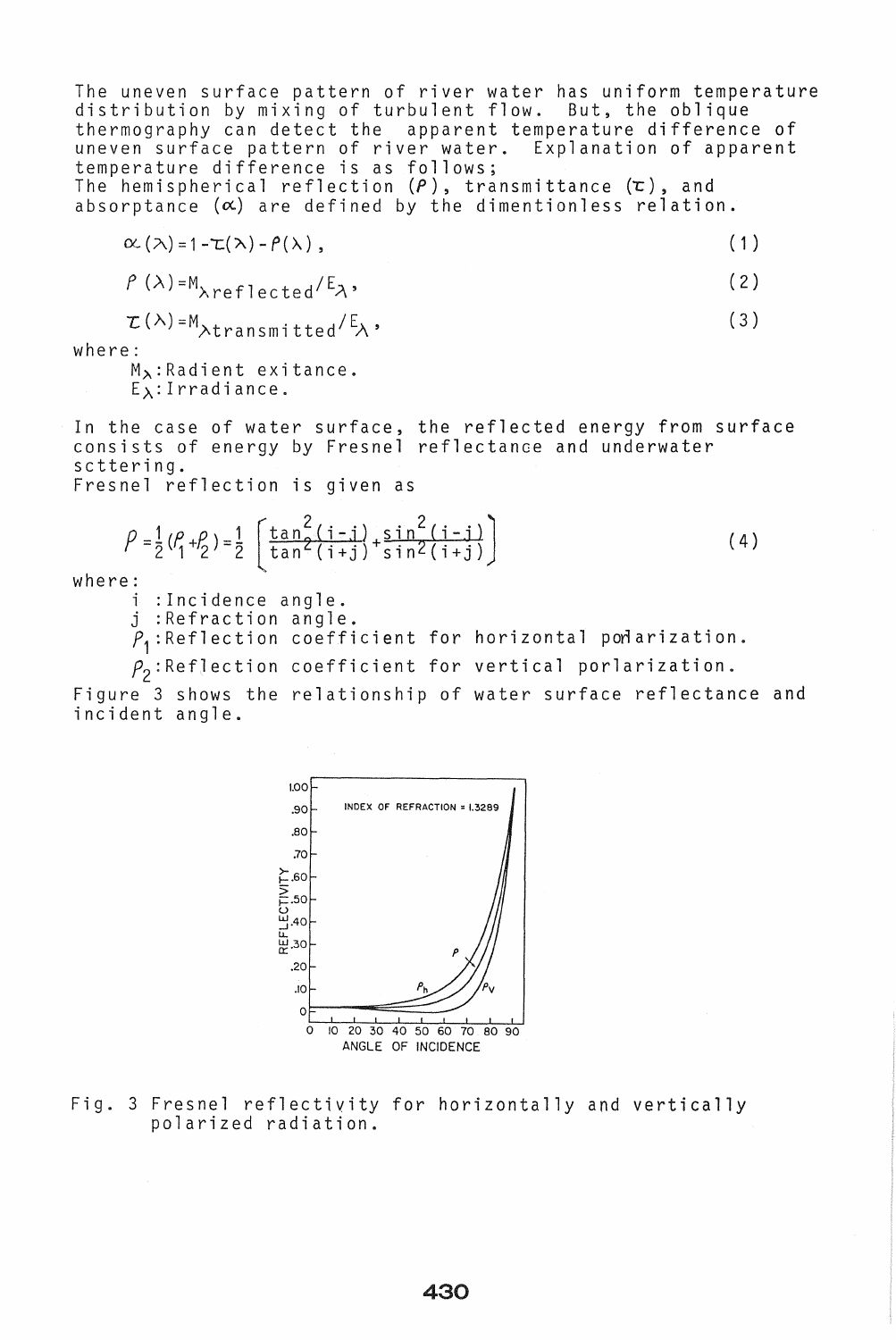In the thermal infrared range, the water is apporoximate to blackbody. So it has transmittance  $\tau = 0$  and emits radiation. Kirchhoff's law shows that the emissivity of a body for certain wavelength is always equal to the absorptance  $\alpha$ . Thus, Eq,(1) becomes

 $\mathfrak{E}(\lambda) = 1 - P(\lambda)$  (5)

Radiation Rb is emitted from the blackbody in accordance with the Stefan-Boltzmann Law.

 $Rb = \mathcal{E}b\sigma T^4$  (6) where:

eb:Emissivity of the blackbody.  $\sigma$ :Stefan-Boltzmann's constant.

T :Absolute temperature in degrees Kelvin.

In the case of oblique thermography, the water surface emits radiation and reflect sky radiation or the opposite bank radiation by Fresnel reflection.

Those relationship is represented as follows:

 $R = \epsilon \sigma T w^4 + f R a$  (7)

where:

R :Detected radiation by thermal sensor.  $\sigma$  : Stefan-Boltzmann's constant. E: :Emittance. *P* :Reflectance by Fresnel Law. Tw:Water temperature in degrees Kelvin. Ra:Sky radiation or the opposite bank radiation.

In the case of nadir distance is 85 degrees,  $P=0.6$  by Fresnel reflectance and emissivity  $\mathbf{\mathcal{E}} = 0.4$ , thermal radiation from water surface will be less than the radiation of sky or opposite bank by Fresnel reflection.

Figure 4 shows an example of measurement that is relationship between apparent temperature and angle of view (KIMURA et al. 1969).



Fig. 4 An example of apparent water temperature for vaious angle of view by infrared thermometer (KIMURA et al.1969).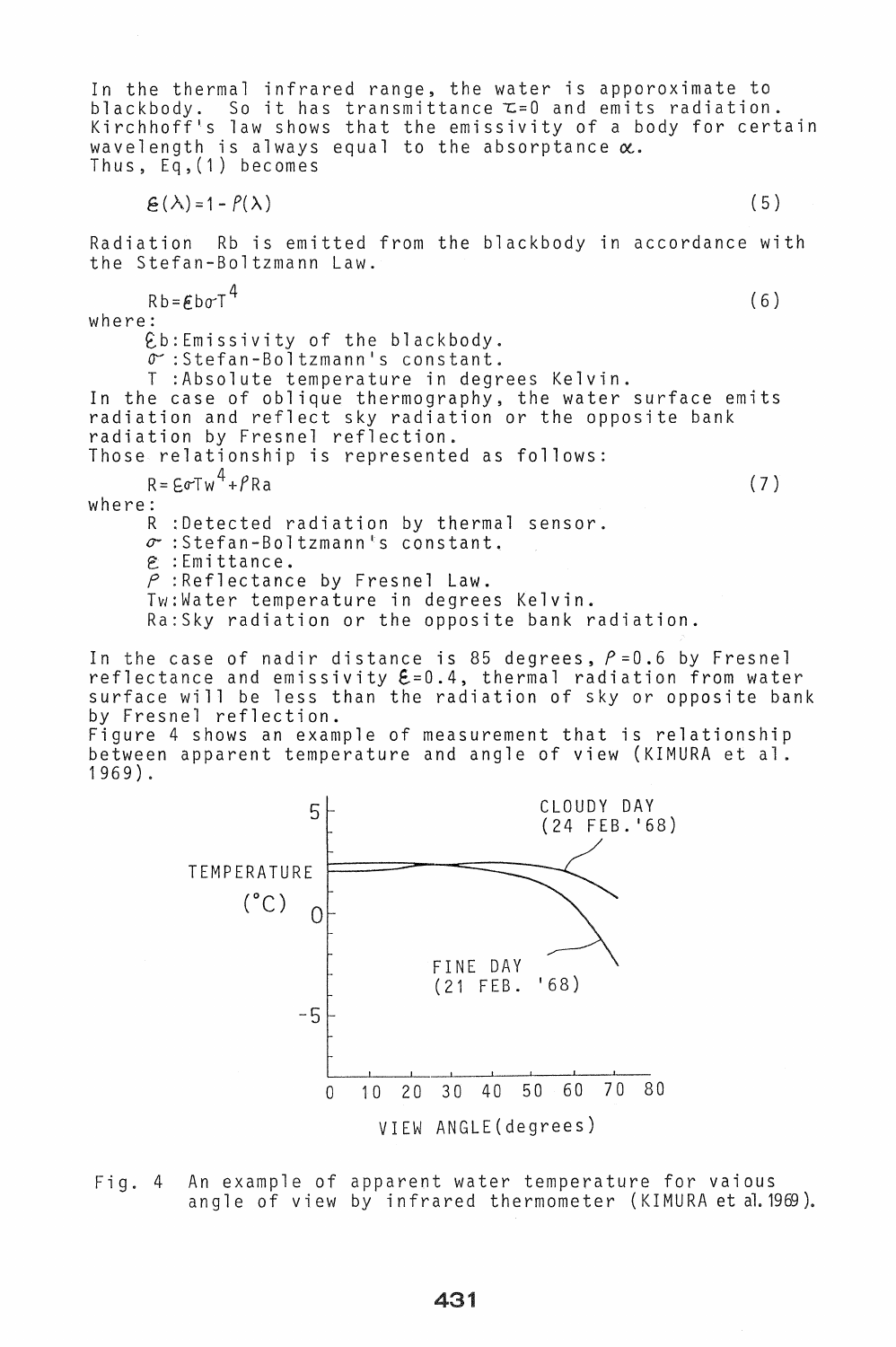## DATA AQUISITION AND ANALYSIS

KOZENJI water level observatory and NANOKAMACHI observing station which the water level and the flow has been observed, were selected for this study. 35mm film camera, visible band video camera and thermal video camera were used to collect photographs, visible band video images and thermal images respectively on two separate dates in Octorber 1985 and April 1986. The night time thermographs were collected at 2000 hours on 8 Octorber 1985, and 1900 hours on 23 April 1986.

The thermal data were collected with Thermotracer 6T61 sensitive to radiation in the 8 to 13<sub>km</sub> wavelength and Thermal Video System TVS  $-4500$  sensitive to radiation in the 3 to 5.4 $\mu$ m wavelength.

Control points were established on both river side. Two points were on one side and three points were on the otherside. Signal were made of Aluminum foils or styrene foam panels that has alarge apparent temperature difference to the surrounding features. Photo. 1 shows an example of those control points.



Photo.1 Established control points on both river side.

The water level and the flow were observed at the observation station while thermographs were collected. The flow were measured by the currentmeter and floats.

These data were analyzed by terrestrial non-stereoscopic techniques. The individual surface pattern was traced on sequence display image on CRT. The location of surface pattern or control points on the display images on CRT were measured by a cursor of a personal computer system or crystizer (crystal panel digitizer).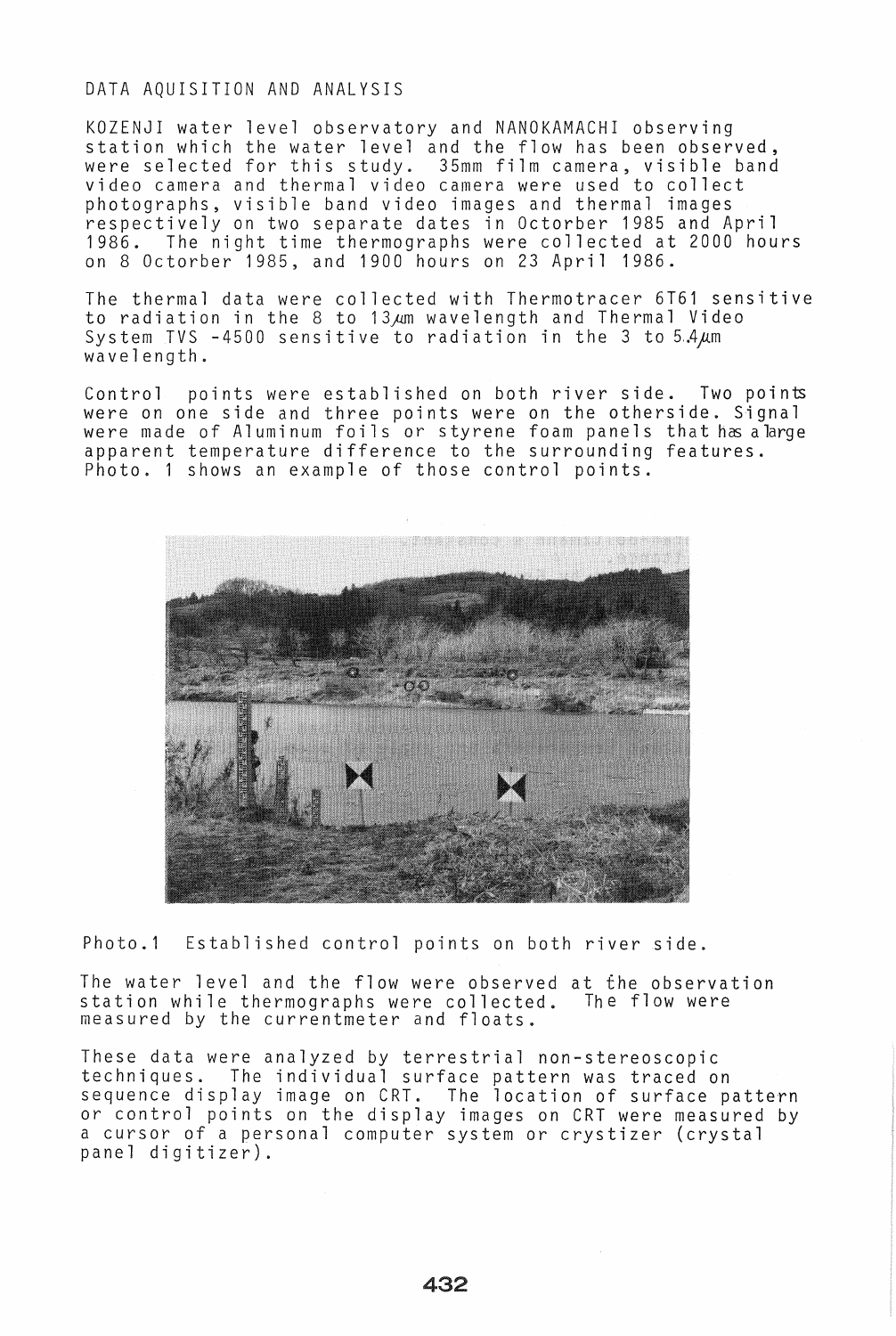Photo. 2 shows some surface pattern on two sequence thermal images at the night time. The displacement of surface pattern on the sequence images was measured. And mean current velocity was calculated from the displacement. The mean current velocity was compared with the velocity by currentmeter and floats.



a) 18h 39m 13s b) 18h 39m 15s

atermarl

Opposite Bank

Photo. 2 Thermographs on 8 October 1985.Displacement of three surface patterns can be seen on these thermographs.

# RESULTS

Table 1 shows surface pattern displacement and mean current velocity by the thermographs and current velocity by currentmeter. It can be seen that the displacement surface pattern of each time period is not equal, which means that the surface pattern changes the shape with time and/or positioning of surface pattern's center has a possibility of an error.

Figuer 5 is the plots of those mean current velocity by thermographys against the current velocity by currentmeter or floats. It shows that there is a good correspondence of the velocity by thermograpfys and the velocity by currentmeter or floats.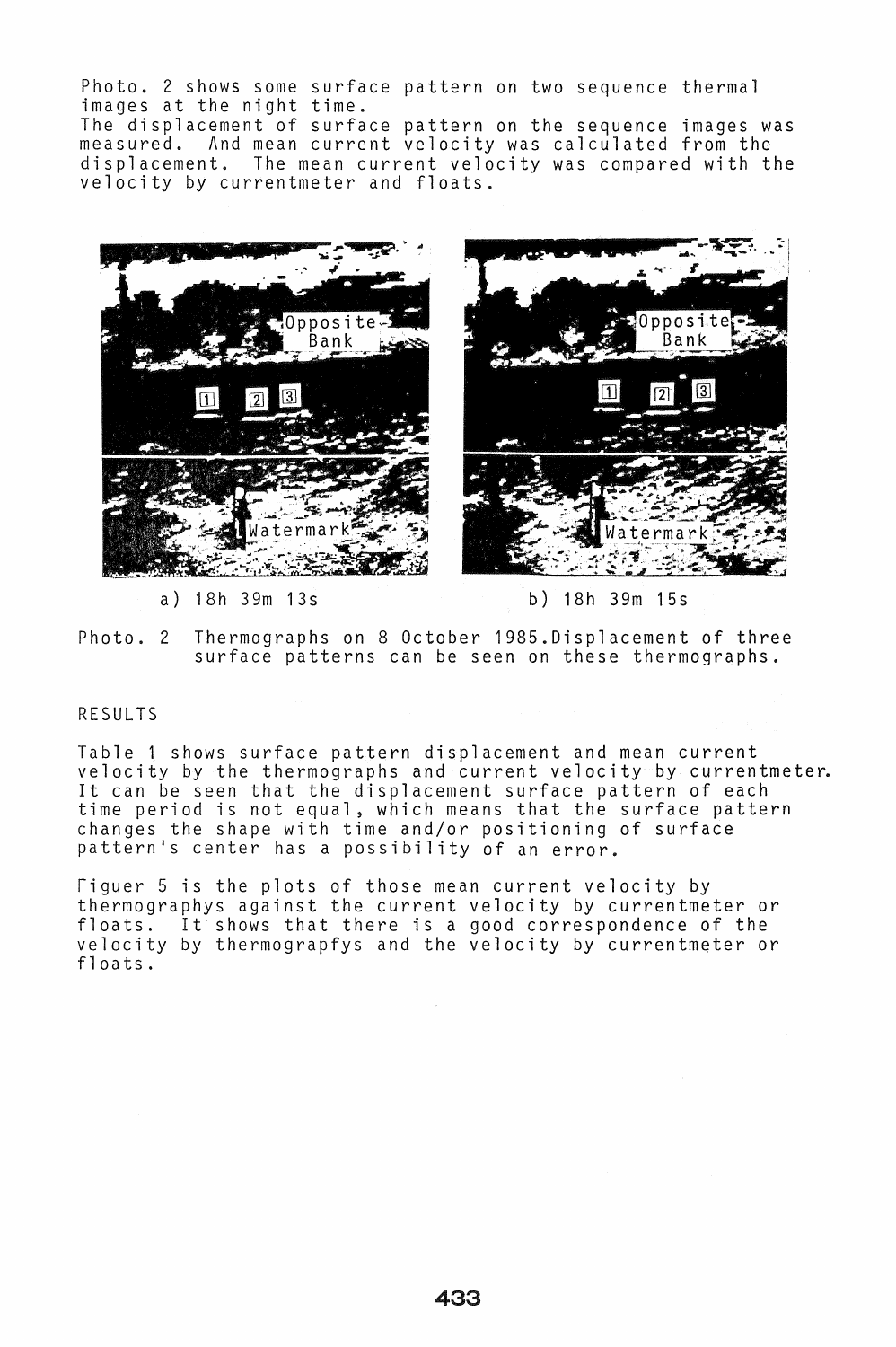|                           | Time                              |              |             |                         |                      |                |                | Mean                    | Velocity                |
|---------------------------|-----------------------------------|--------------|-------------|-------------------------|----------------------|----------------|----------------|-------------------------|-------------------------|
|                           |                                   | 12h42m       | 12h42m      | 12h42m                  | 12h42m               | 12h42m         |                | 12h42m Velocity         | by                      |
| Surface<br>Pattern<br>No. |                                   | 13s          | 14s         | 15s                     | 16s                  | 17s            | 18s            |                         | current-<br>meter       |
|                           | $\parallel$ $\lfloor$ Location of | $\mathbf n$  | $\mathbf n$ | m                       | $\pmb{\mathfrak{m}}$ | m              |                |                         |                         |
|                           | Pattern                           | 6.1          | 8.2         | 10.0                    | 11.8                 | 13.7           |                |                         |                         |
|                           | Displacement                      |              | m/s         | m/s                     | m/s                  | $\mathbf{m/s}$ |                | $\mathbf{n}/\mathbf{s}$ | m/s                     |
|                           |                                   |              | 2.1         | 1.8                     | 1.8                  | 1.9            |                | 1.9                     | 1.47                    |
| 2                         | Location of                       | m            | m           | m                       | m                    | m              | m              |                         |                         |
|                           | Pattern                           | 7.5          | 8.4         | 10.0                    | 10.9                 | 11.9           | 13.3           |                         |                         |
|                           | Displacement                      | m/s          | m/s         | $\sqrt{S}$              | n/s                  | m/s            | m/s            | m/s                     | $\mathbb{N}/\mathbb{S}$ |
|                           |                                   |              | 0.9         | 1.6                     | 0.9                  | 1.0            | 1, 4           | 1.16                    | 1.74                    |
| $\mathsf B$               | Location of                       | $\mathbf{n}$ | m           | $\mathbf{m}$            | $\mathbf{m}$         | n              | m              |                         |                         |
|                           | Pattern                           | 5.8          | 8.0         | 9.8                     | 11.5                 | 13.0           | 15.0           |                         |                         |
|                           | $\vert 0$ isplacement             |              | m/s         | $\mathbb{I}/\mathbb{S}$ | m/s                  | m/s            | $\mathbb{R}/S$ | $\mathbb{n}/\mathbb{s}$ | $\mathbb{N}/\mathbb{S}$ |
|                           |                                   |              | 2.2         | 1.8                     | 1.7                  | 1.5            | 2.0            | 1.84                    | 1.78                    |
| k                         | Location of                       |              |             | m                       | m                    | $\mathbf{m}$   | m              |                         |                         |
|                           | Pattern                           |              |             | 7.5                     | 8.8                  | 10.4           | 11.6           |                         |                         |
|                           | $\vert$ Displacement              |              |             |                         | m/s                  | m/s            | m/s            | m/s                     | $\mathsf{m/s}$          |
|                           |                                   |              |             |                         | 1.3                  | 1.6            | $1.2 -$        | 1.37                    | 1.74                    |

Table 1. Surface pattern displacement by thermograms on 10 Octorber 1985.

# CONCLUS'ION

A new technique to measure river flow velocity distribution by analyzing thermographs of river surface pattern is able to give the almost same accuracy as the present techniques. such as currentmeter or floats. And furthermore, this technique has the following major advantages. (1) This technique is able to measure the flow velocity from river bank without using currentmeter or floats. (2) Data aquisition is possible even during night by using thermal infrared band. (3) Data can be recorded automatically by installing the system on the river side. (4) Acquired row data can be transmitted to remote office for recording. By making full use of these advantages,continuous observation of rivers is feasible during day and night time automatically.